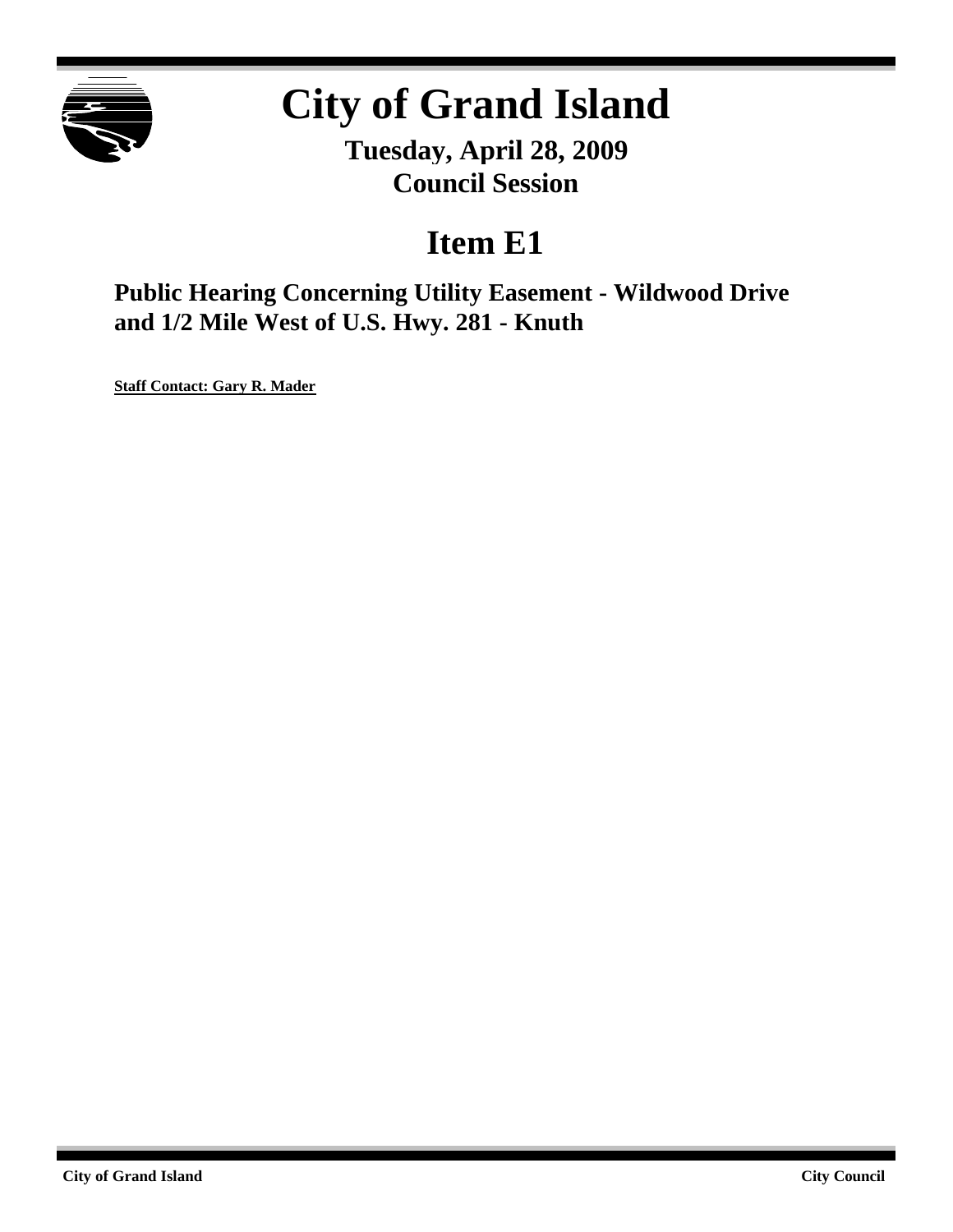# **Council Agenda Memo**

| From:           | Robert H. Smith, Asst. Utilities Director                                                           |
|-----------------|-----------------------------------------------------------------------------------------------------|
| <b>Meeting:</b> | April 28, 2009                                                                                      |
| Subject:        | Acquisition of Utility Easement – Wildwood Drive and<br>$\frac{1}{2}$ Mile West of Hwy. 281 - Knuth |
| Item $\#$ 's:   | $E-1 & 0.6 - 5$                                                                                     |
| $Presenter(s):$ | Gary R. Mader, Utilities Director                                                                   |

#### **Background**

Nebraska State Law requires that acquisition of property must be approved by City Council. The Utilities Department needs to acquire an easement relative to the property of Larry J. and Karen L. Knuth, located at Wildwood Drive and ½ mile west of U.S. Hwy. 281, in Hall County, in order to have access to install, upgrade, maintain, and repair power appurtenances, including lines and transformers.

#### **Discussion**

This easement will be used to place underground cable and conduit next to a driveway into the property. The cable will attach to a pad-mounted transformer that will provide electrical service to the property.

### **Alternatives**

It appears that the Council has the following alternatives concerning the issue at hand. The Council may:

- 1. Make a motion to approve
- 2. Refer the issue to a Committee
- 3. Postpone the issue to future date
- 4. Take no action on the issue

#### **Recommendation**

City Administration recommends that the Council approve the resolution for the acquisition of the easement for one dollar (\$1.00).

### **Sample Motion**

Move to approve acquisition of the Utility Easement.